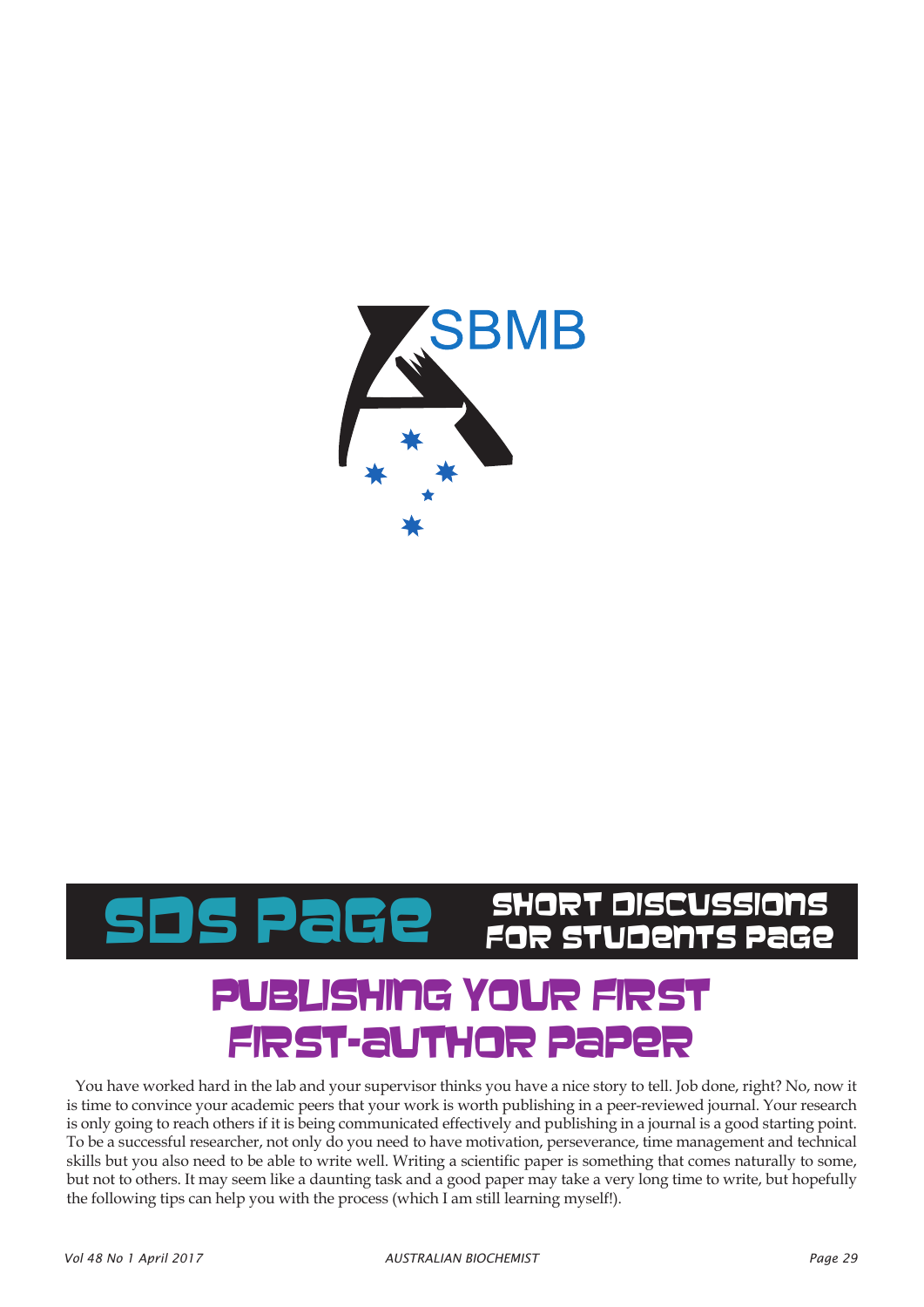

## **1. Decide on your main message**

Writing a paper is merely a way to tell people what you have discovered. Decide on what story you want to tell and what the main point of your paper will be. Then you pick the results that best help you tell your story. List all your results and decide on whether you have enough 'evidence' to draw your conclusions. It can be a bit disheartening when you realise that only a small fraction of your results actually make it into a paper. You should resist the temptation to try and cram in as many results as possible in order to tell multiple stories in one paper. The key is to put yourself in the reader's shoes to get your message across.

### **2. Pick a journal**

Once you have decided on your take home message, decide on which journal you want to submit your article to. Your supervisor and collaborators will be able to help you decide on the most appropriate journal. Finding the 'right' journal can be difficult and you may want to take into account the research area, reputation and target audience of the journal. Assessing the quality of a journal by its impact factor is a controversial issue as there are other factors that can influence the impact factor, not necessarily related to the quality of the papers being published. Nevertheless, the impact factor is still one of the main criteria to consider when choosing a journal. It is always a good idea to check which journals publish work similar to yours. You typically aim high (more prestigious journals) to begin with because you can resubmit to less prestigious journals if you get rejected. Be honest with yourself about where you realistically can see your work getting published, otherwise you may lose valuable time (and sleep) reformatting papers for submission. Chances are that your first paper will not be published in *Nature* or *Science* – many might go through their whole careers without ever getting one! So don't be disheartened as plenty of influential, highly cited and high-quality papers are published outside of these journals. Consider open access policies for the journals and publication fees. Once you have picked the journal, read the guidelines for authors that you must adhere to.

# **3. Prepare your figures**

Whenever I get some exciting new data, I try to generate publicationquality figures as soon as possible, which can then be used in presentations and manuscripts. A well-constructed figure is worth a thousand words. Of course your figures do need to abide by the target journal's guidelines, so make sure you can still edit them if need be. The figures and tables, including the legends, should be self-explanatory and the information conveyed in a figure should not be repeated in another figure. I also find it is a good idea to have a mixture of different types of figures for a paper. Any figures that don't add to the main story but are important in supporting the paper can be included in the supplementary material. Don't forget to include appropriate axes titles and units.

#### **4. Write a cohesive story – introduction, methods, results and discussion**

It is unlikely that you will be writing your first paper alone. Remember that the reviewers are not necessarily in your niche area of research and you should make the review experience as painless as possible for them. I find it useful to find a good paper in the same journal that you can use as a guide.

A good introduction should convince readers that your work is important and will address an unresolved problem or gap in the literature. Add enough background information so that the reader can understand the remainder of the paper.

The methods you used in your paper should include enough detail that a fellow researcher can reproduce the experiment. But if a method is well established, use references to previously published procedures to keep this section succinct.